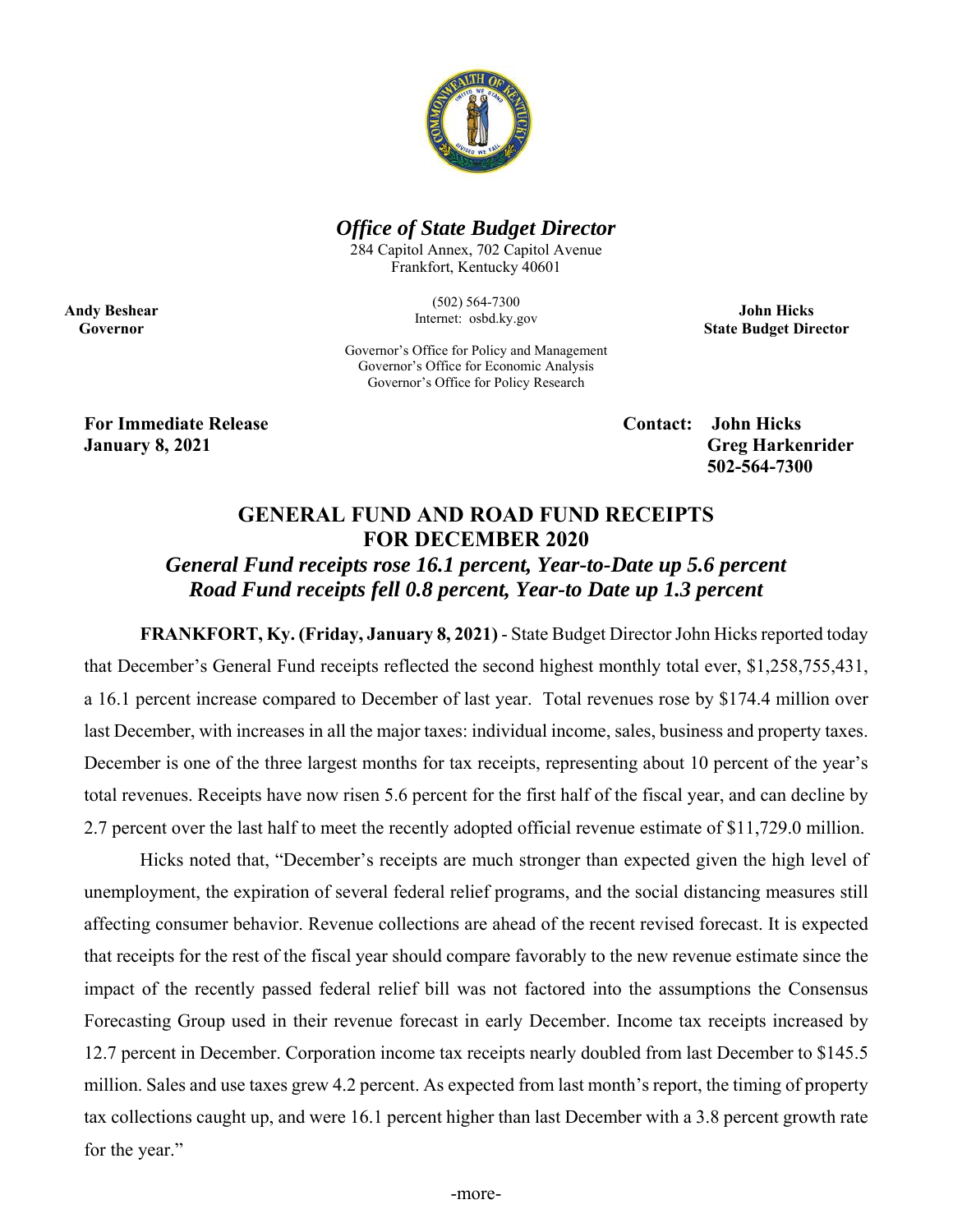Among the major accounts:

- Individual income tax collections rose 12.7 percent in December with withholding receipts growing by the same percent. Through the first half of FY21, receipts in this tax have increased 5.0 percent.
- Sales and use tax receipts increased 4.2 percent in December. Year-to-date growth is 5.9 percent.
- Corporation income tax receipts surged 95.9 percent over last December, growing 12.0 percent year-to-date. Limited Liability Entity tax (LLET) tax receipts dropped 1.9 percent in December, but are up 30.7 percent year-to-date. Combined, these receipts have risen 17.4 percent in the first half of the fiscal year.
- Property tax collections grew 16.1 percent for the month, reflecting some catch-up due to timing patterns and have risen 3.8 percent year-to-date.
- Cigarette tax receipts rose 13.6 percent in December and are up 0.6 percent for the first half of the fiscal year.
- Coal severance tax receipts declined 21.5 percent in December and are down 11.1 percent yearto-date.
- Lottery revenues grew 7.0 percent in December with a monthly dividend payment of \$23 million.

Road Fund receipts for November totaled \$121.0 million, a 0.8 percent decline from December 2019 levels. Year-to-date Road Fund receipts have increased 1.3 percent. Based on collections through the first half of the fiscal year, Road Fund receipts must grow 10.7 percent over the second half to meet the newly revised official FY21 estimate of \$1,577.7 million. Last fiscal year, Road Fund revenues declined 10.4 percent in the final six months.

 Motor fuels tax receipts fell 8.0 percent in December and have decreased 5.1 percent for the year. Motor vehicle usage tax collections rose 8.3 percent in December and have grown 11.2 percent through the first six months of the fiscal year. License and privilege receipts grew 27.4 percent for the month and have risen 3.8 percent for the year.

-30-

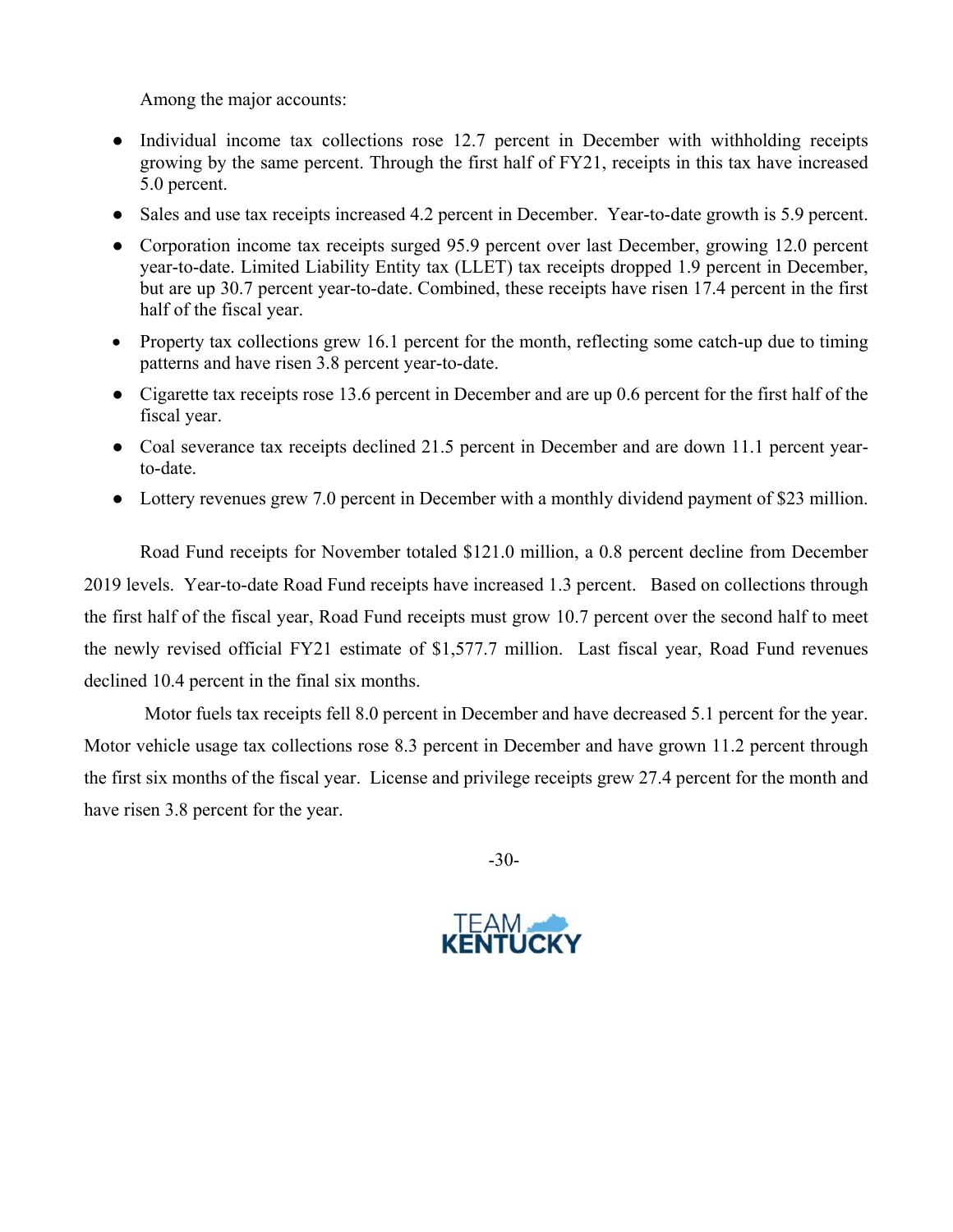## **KENTUCKY STATE GOVERNMENT REVENUE 1. GENERAL FUND REVENUE**

|                                                           | <b>DECEMBER</b> | <b>DECEMBER</b> |                   | <b>JULY THROUGH DECEMBER</b> |                 |                     |
|-----------------------------------------------------------|-----------------|-----------------|-------------------|------------------------------|-----------------|---------------------|
|                                                           | 2020            | 2019            | % Change          | FY 2021                      | FY 2020         | % Change            |
| <b>TOTAL GENERAL FUND</b>                                 | \$1,258,755,431 | \$1,084,335,536 | 16.1%             | \$6,067,983,487              | \$5,748,486,655 | 5.6%                |
| <b>Tax Receipts</b>                                       | \$1,220,585,848 | \$1,051,504,672 | 16.1%             | \$5.863.986.245              | \$5,533,741,457 | $6.0\%$             |
| <b>Sales and Gross Receipts</b>                           | \$423,308,410   | \$399,777,850   | 5.9%              | \$2,600,083,182              | \$2,450,987,067 | 6.1%                |
| <b>Beer Consumption</b>                                   | 483,761         | 464,158         | 4.2%              | 3,140,841                    | 3,268,492       | $-3.9%$             |
| <b>Beer Wholesale</b>                                     | 4,458,851       | 4.520.323       | $-1.4%$           | 33,154,869                   | 33,014,408      | 0.4%                |
| Cigarette                                                 | 34,539,070      | 30,391,813      | 13.6%             | 180.794.383                  | 179,743,163     | 0.6%                |
| <b>Distilled Spirits Case Sales</b>                       | 16,642          | 14,912          | 11.6%             | 101,827                      | 89,403          | 13.9%               |
| <b>Distilled Spirits Consumption</b>                      | 1,412,601       | 1,283,063       | 10.1%             | 8,857,968                    | 7,867,563       | 12.6%               |
| <b>Distilled Spirits Wholesale</b>                        | 5,359,629       | 4,542,811       | 18.0%             | 31,407,527                   | 26,761,217      | 17.4%               |
| Insurance Premium                                         | 5,000           | 24,349          | $-79.5%$          | 54,001,028                   | 50,115,304      | 7.8%                |
| Pari-Mutuel                                               | 2,052,247       | 1,676,311       | 22.4%             | 11,573,951                   | 8,979,658       | 28.9%               |
| Race Track Admission                                      | 3,671           | $\Omega$        | ---               | 5,296                        | 116,072         | $-95.4%$            |
| Sales and Use                                             | 361,898,724     | 347,425,474     | 4.2%              | 2,210,768,096                | 2,087,378,854   | 5.9%                |
| <b>Wine Consumption</b>                                   | 308,263         | 281,430         | 9.5%              | 1,746,807                    | 1,565,560       | 11.6%               |
| Wine Wholesale                                            | 1,914,747       | 1,664,307       | 15.0%             | 9,901,133                    | 8,730,451       | 13.4%               |
| <b>Telecommunications Tax</b>                             | 7,398,207       | 5,797,005       | 27.6%             | 36,629,925                   | 32,267,620      | 13.5%               |
| <b>Other Tobacco Products</b>                             | 3,456,947       | 1,684,334       | 105.2%            | 17,992,829                   | 11,052,226      | 62.8%               |
| Floor Stock Tax                                           | 48              | 7,561           | -99.4%            | 6,702                        | 37,075          | $-81.9%$            |
| License and Privilege                                     | \$485,115       | \$128,612       | 277.2%            | \$2,058,417                  | (\$298,998)     |                     |
| Alc. Bev. License Suspension                              | 15,000          | 21,050          | $-28.7%$          | 56,250                       | 156,000         | $-63.9%$            |
| <b>Corporation License</b>                                | 64,513          | 231             | 27879.8%          | 84.462                       | 37.498          | 125.2%              |
| <b>Corporation Organization</b>                           | 4,621           | 0               | $---$             | 18,153                       | 28,550          | $-36.4%$            |
| <b>Occupational Licenses</b>                              | 6,285           | 4,390           | 43.2%             | 90,567                       | 87,405          | 3.6%                |
| Race Track License                                        | 12,266          | 0               | ---               | 183,316                      | 175,492         | 4.5%                |
| <b>Bank Franchise Tax</b>                                 | 337,832         | 28,822          | 1072.1%           | 1,255,135                    | (1, 178, 620)   |                     |
| <b>Driver License Fees</b>                                | 44,599          | 74,119          | $-39.8%$          | 370,535                      | 394,678         | $-6.1%$             |
|                                                           |                 |                 |                   |                              |                 |                     |
| <b>Natural Resources</b>                                  | \$7,311,225     | \$8,321,299     | $-12.1%$          | \$43,011,836                 | \$49,183,318    | $-12.5%$            |
| Coal Severance                                            | 4,766,130       | 6.075.170       | -21.5%            | 28,794,785                   | 32,377,033      | -11.1%              |
| Oil Production                                            | 343,753         | 351,856         | $-2.3%$           | 1,660,458                    | 2,771,268       | $-40.1%$            |
| <b>Minerals Severance</b><br><b>Natural Gas Severance</b> | 1,976,395       | 1,606,326       | 23.0%<br>$-21.9%$ | 11,365,352                   | 11,491,870      | $-1.1%$<br>$-53.2%$ |
|                                                           | 224,947         | 287,947         |                   | 1,191,240                    | 2,543,148       |                     |
| Income                                                    | \$582,108,331   | \$465,386,767   | 25.1%             | \$2,736,765,176              | \$2,566,711,063 | 6.6%                |
| Corporation                                               | 145,471,018     | 74,243,395      | 95.9%             | 269,979,045                  | 241,146,924     | 12.0%               |
| Individual                                                | 407,446,773     | 361,386,809     | 12.7%             | 2,337,887,309                | 2,226,953,513   | 5.0%                |
| <b>Limited Liability Entity</b>                           | 29,190,540      | 29,756,563      | $-1.9%$           | 128,898,823                  | 98,610,626      | 30.7%               |
| Property                                                  | \$199,641,078   | \$171,964,395   | 16.1%             | \$448,496,114                | \$431,934,141   | 3.8%                |
| <b>Building &amp; Loan Association</b>                    | 0               | (460)           | ---               | 51,057                       | (343, 762)      | ---                 |
| General - Real                                            | 120,208,263     | 88,283,414      | 36.2%             | 229,412,282                  | 219,304,240     | 4.6%                |
| General - Tangible                                        | 43,897,421      | 46,555,491      | $-5.7%$           | 157,012,661                  | 149,059,737     | 5.3%                |
| <b>Omitted &amp; Delinquent</b>                           | 5,249,552       | 3,967,306       | 32.3%             | 10,692,113                   | 10,634,405      | 0.5%                |
| <b>Public Service</b>                                     | 30,284,266      | 33, 148, 223    | $-8.6%$           | 49,791,734                   | 51,966,438      | $-4.2%$             |
| Other                                                     | 1,576           | 10,421          | $-84.9%$          | 1,536,268                    | 1,313,084       | 17.0%               |
| <b>Inheritance Tax</b>                                    | \$6,172,360     | \$4,079,047     | 51.3%             | \$29.260.960                 | \$26,484,642    | 10.5%               |
|                                                           |                 |                 |                   |                              |                 |                     |
| Miscellaneous                                             | \$1.559.331     | \$1,846,703     | $-15.6%$          | \$4,310,560                  | \$8,740,223     | $-50.7%$            |
| <b>Legal Process</b>                                      | 844,681         | 895,901         | $-5.7\%$          | 4,950,127                    | 6,492,464       | $-23.8%$            |
| T. V. A. In Lieu Payments                                 | 714,650         | 832,214         | $-14.1%$          | (1,035,447)                  | 1,663,837       |                     |
| Other                                                     | $\Omega$        | 118,587         | -100.0%           | 395,880                      | 583,921         | $-32.2%$            |
| <b>Nontax Receipts</b>                                    | \$37,854,057    | \$22,542,060    | 67.9%             | \$199,177,245                | \$198,310,195   | 0.4%                |
| <b>Departmental Fees</b>                                  | 570,489         | 705,286         | -19.1%            | 4,437,036                    | 6,110,483       | -27.4%              |
| <b>PSC Assessment Fee</b>                                 | 0               | 2,055           | $-100.0\%$        | 14,344,664                   | 13,071,368      | 9.7%                |
| Fines & Forfeitures                                       | 955.465         | 1,392,186       | $-31.4%$          | 5,432,054                    | 8,740,451       | -37.9%              |
| Income on Investments                                     | (108, 269)      | (599, 848)      |                   | (472, 568)                   | (4,788,888)     |                     |
| Lottery                                                   | 23,000,000      | 21,500,000      | 7.0%              | 137, 104, 545                | 137,863,344     | $-0.6%$             |
| Miscellaneous                                             | 13,436,371      | (457, 619)      | ---               | 38,331,514                   | 37,313,438      | 2.7%                |
|                                                           |                 |                 |                   |                              |                 |                     |
| <b>Redeposit of State Funds</b>                           | \$315,526       | \$10,288,804    | $-96.9%$          | \$4,819,996                  | \$16,435,003    | $-70.7%$            |